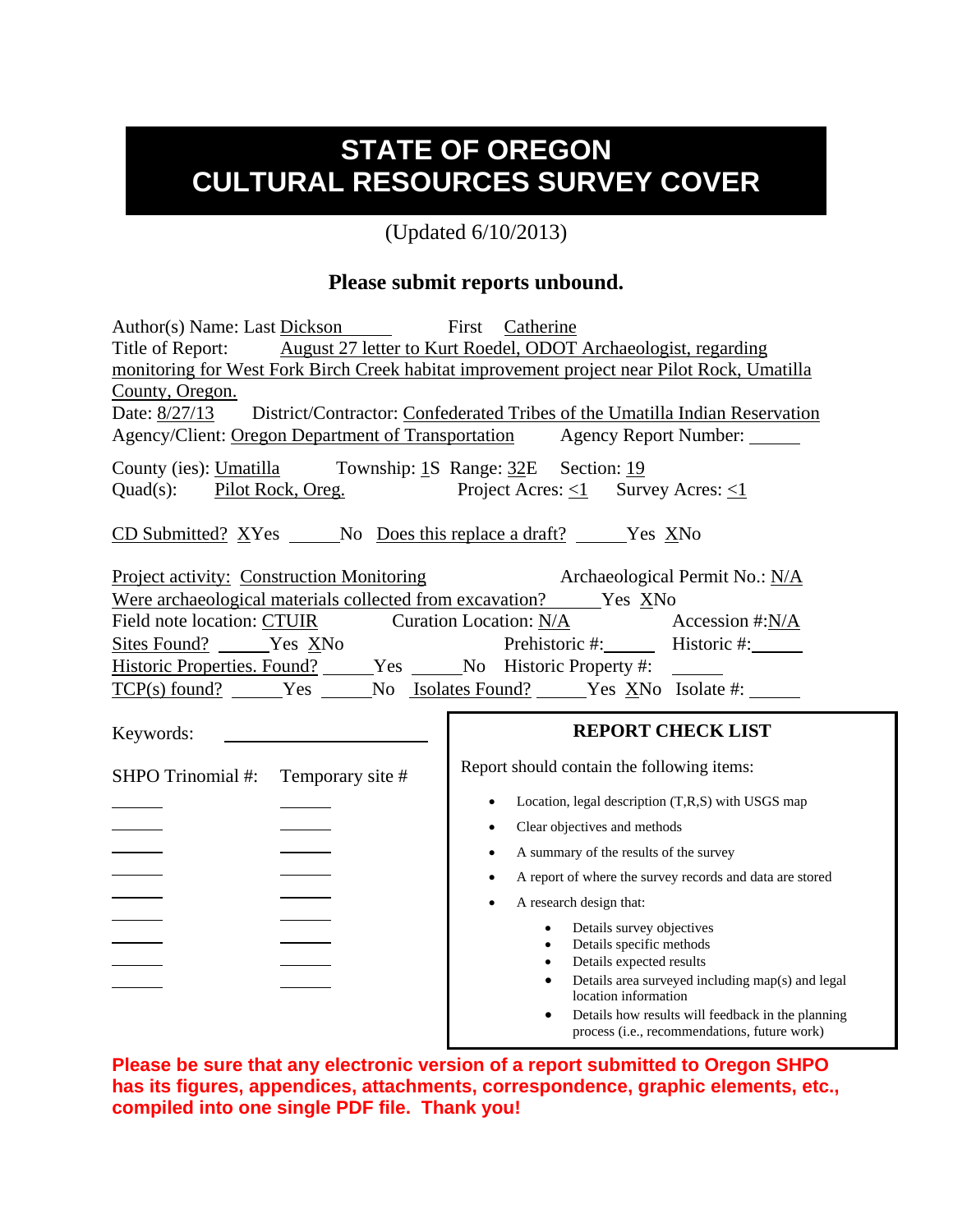**Confederated Tribes** *of the*  **Umatilla Indian Reservation | 1999 | 16411 Timíne Way** Department of Natural Resources Pendleton, OR 97801



August 29, 2013

 Regions 1, 2, and 5 Kurt Roedel, ODOT Archaeologist Oregon Department of Transportation Geo-Environmental Section 4040 Fairview Industrial Drive SE Salem, OR 97302

Dear Kurt:

This letter is to inform you of the results of cultural resource monitoring of ground disturbing activity associated with Oregon Department of Transportation's (ODOT) portion of the West Fork Birch Creek habitat improvement project near Pilot Rock, Umatilla County, Oregon (see Figure 1). The overall project is sponsored by the Bonneville Power Administration in cooperation with the Oregon Department of Fish and Wildlife. The project area is located in the southwest quarter of the northeast quarter of Section 19, Township 1 South, Range 32 East, Willamette Meridian. The portion of the project to be monitored involved the installation of three stream barbs into on the east side of West Fork Birch Creek (see Figure 2).

Confederated Tribes of the Umatilla Indian Reservation (CTUIR) Cultural Resources Protection Program Field Director Julius Patrick monitored the project on August 2, 2013. Three areas for barbs were excavated, each 3 by 1.2 by up to 3 meters deep. The southern-most barb encountered crumbly bedrock. The remaining barbs were excavated in brown silt with small cobbles. Asphalt was encountered in the barb closest to the bridge, suggesting disturbance in that area. No cultural materials were observed.



Photograph 1: View of excavation for barb, facing 350°. 8/2/13 (13-037:6)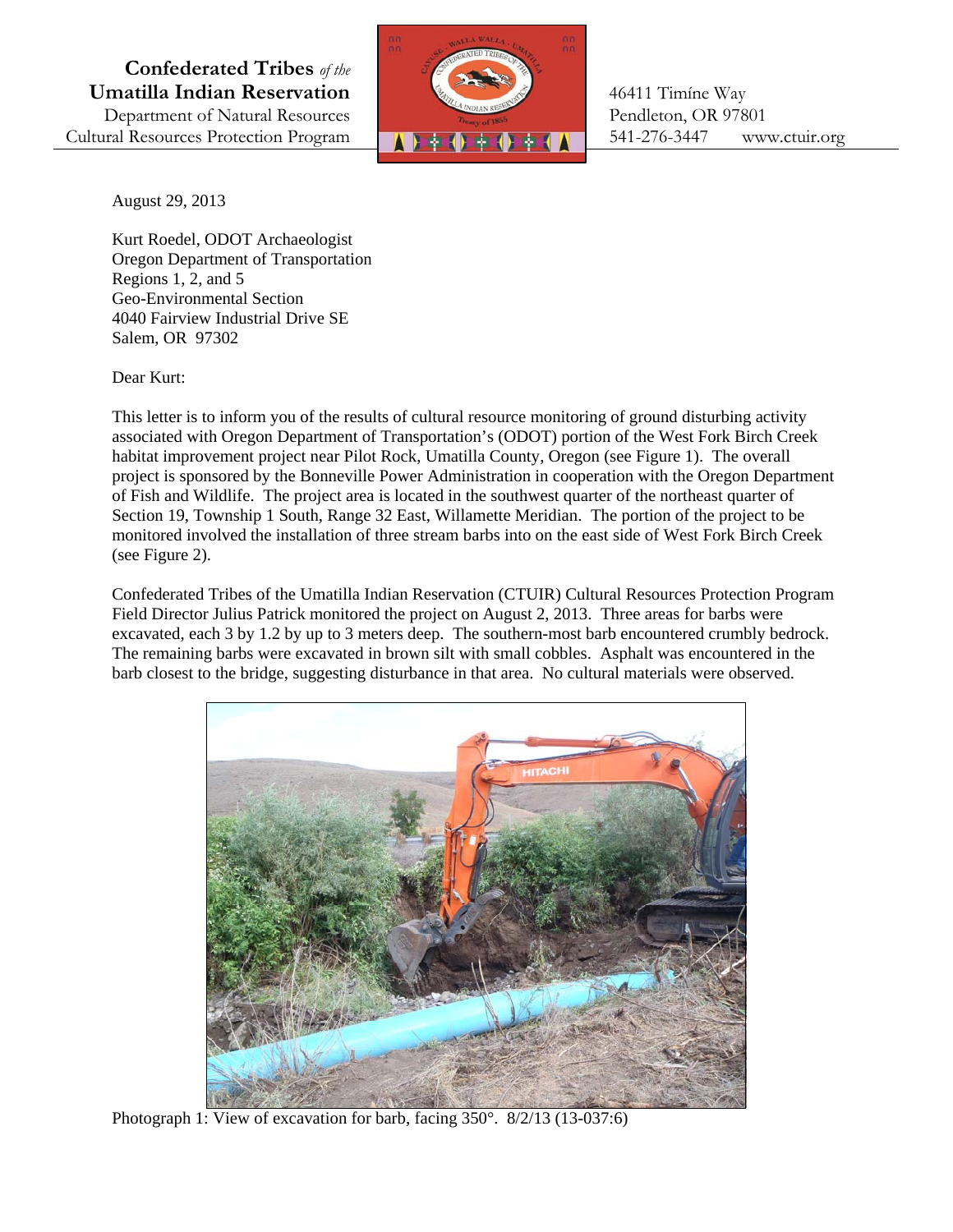

Figure 1: Location of area monitored.